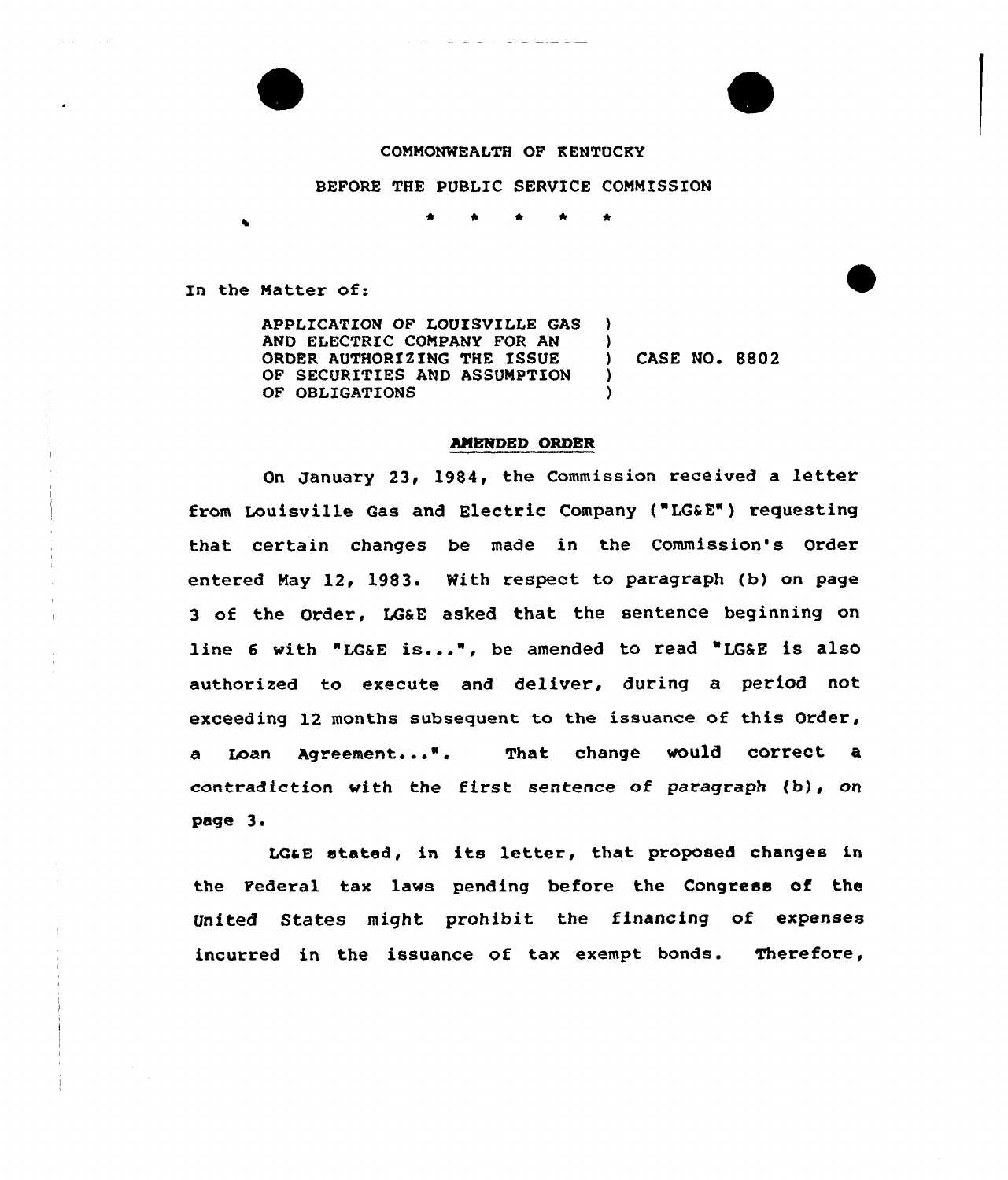with respect to paragraph (b) on page 4 of the Order, LG&E asked that line 2 beginning with "...Commission, to pay...", be amended to read "...Commission, and possibly to pay...".

Also with respect to paragraph {b) on page 3 of the Order entered May 12, 1983, LG&E asked that "... 1983 Series A...", on the thirteenth line of the paragraph, be amended to read "...1984 Series A...".

LG&E believed it was the intent of the Commission's Order to allov the refinancing of the pollution control bonds to be done through a public offering or private placement, but the words "or private" were inadvertently omitted. Therefore, with respect to the second full paragraph on page 4 of the Order, LG&E asked that the first sentence beginning vith "The Jefferson County...", be amended to read 'The Jefferson County Refinancing series would be sold in an underwritten public offering or private placement transaction util izing the proper documentation."

The Commission vill treat the letter of January 23, 1984, as a Notion to amend the Order entered Nay 12, 1983.

The Commission is of the opinion that the first three amendments proposed by LGaE are reasonable. However, the Commission cannot grant blanket approval for proposed financing without knowledge of the terms and interest rate. In the first full ordering paragraph on page <sup>5</sup> of the Order entered May 12, 1983, the Commission did not deny LG&E the option of selling its bonds through a private placement. Rather, the Commission stipulated that the terms and interest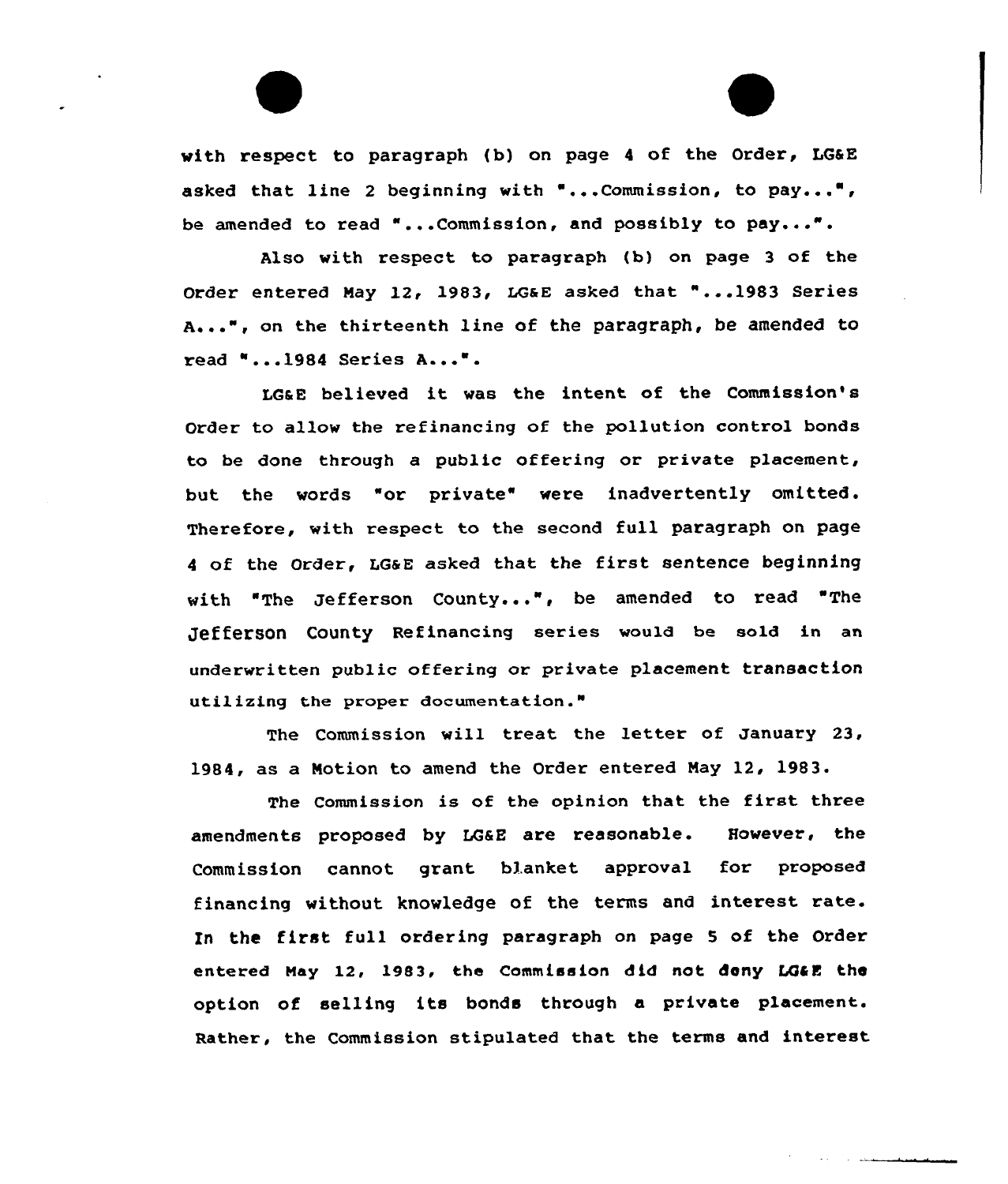rate of a private placement had to be submitted for Commission approval, prior to issuance. The Commission does recognize the need for prompt action when issuing securities to take advantage of favorable terms and interest rates. Therefore, the Commission vill try to issue an Order of approval as soon as possible when the terms and interest rate of a proposed security issue are known.

The Commissicn, having considered the Notion and being advised, HEREBY ORDERS that the sentence beginning "LG&E is..." on line 6 of paragraph (b), page 3, of the Commission's Order entered Nay 12, 1983, be and it hereby is amended as follows:

> LG&E is also authorized to execute and deliver, during a period not exceeding 12 months subsequent to the issuance of this Order, a Loan Agreement with Jefferson County and to perform the transactions contemplated to be performed thereunder.

IT IS FURTHER ORDERED that line 2 beginning with "... Commission, to pay..." in paragraph (b) on page <sup>4</sup> of the Commission's Order entered May 12, 1983, be and it hereby is amended as follows:

...Commission, and possibly to pay...

IT IS FURTHER ORDERED that "...1983 Series A..." on the thirteenth line of paragraph (b), page 3, of the Order entered May 12, 1983, be amended as follows:

<sup>~</sup> .<sup>~</sup> <sup>1984</sup> Series A...